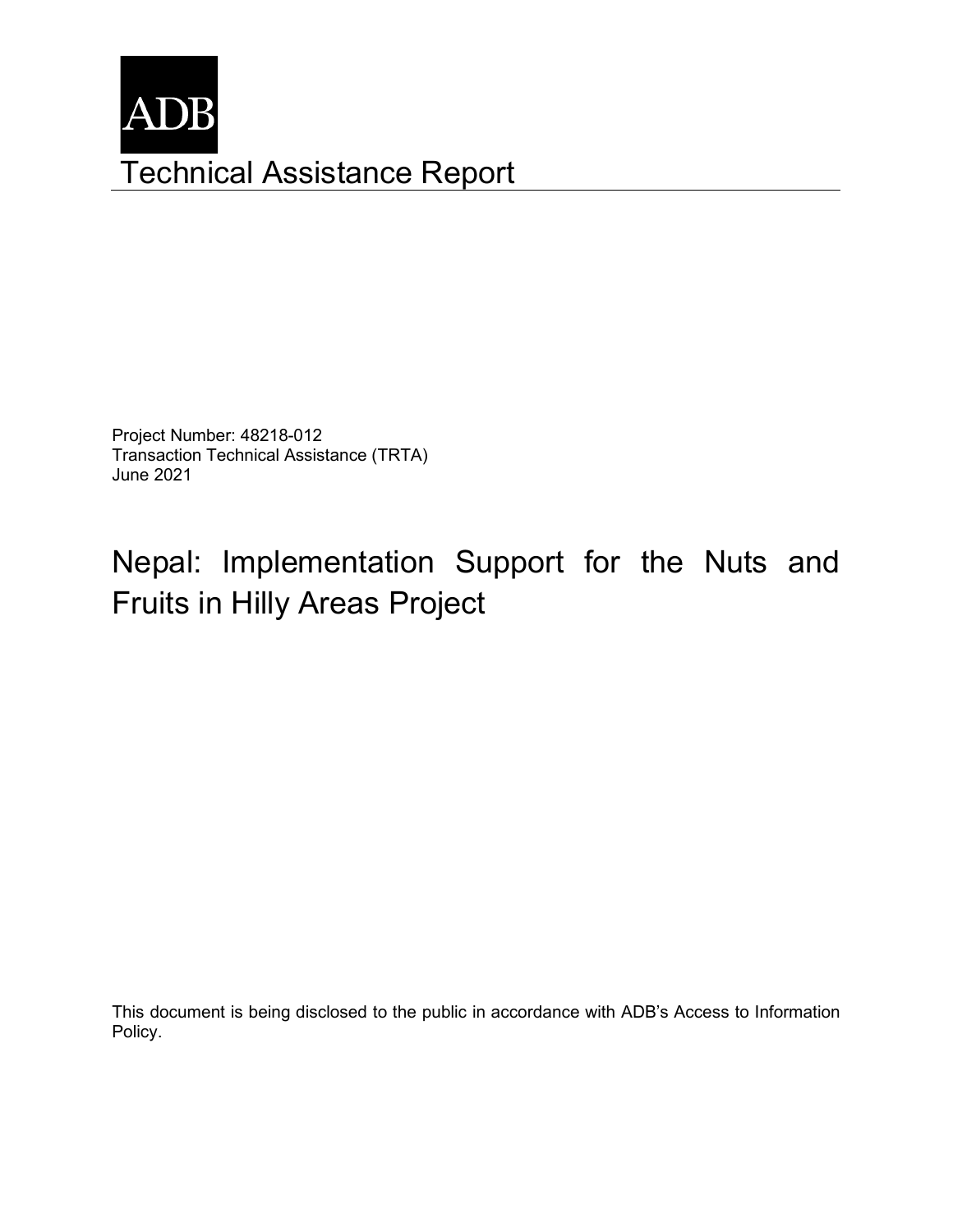#### **CURRENCY EQUIVALENTS**

(as of 4 June 2021)

| Currency unit | $\overline{\phantom{0}}$ | Nepalese Rupee/s (NRe/NRs) |
|---------------|--------------------------|----------------------------|
| NRe1.00       | $=$                      | \$0.00857                  |
| \$1.00        | $=$                      | NRs116.67                  |

#### **ABBREVIATIONS**

| ADB           |                          | Asian Development Bank                                   |
|---------------|--------------------------|----------------------------------------------------------|
| DOA           |                          | Department of Agriculture                                |
| <b>MOALD</b>  | $\overline{\phantom{m}}$ | Ministry of Agriculture and Livestock Development        |
| <b>MOLMAC</b> |                          | Ministry of Land Management, Agriculture and Cooperative |
| <b>NCFD</b>   |                          | <b>National Center for Fruit Development</b>             |
| <b>NGO</b>    |                          | non-government organization                              |
| TA            |                          | technical assistance                                     |
|               |                          |                                                          |

#### **NOTE**

In this report, "\$" refers to United States dollars.

| <b>Vice-President</b>   | Shixin Chen, Operations 1                                                                               |  |  |  |
|-------------------------|---------------------------------------------------------------------------------------------------------|--|--|--|
| <b>Director General</b> | Kenichi Yokoyama, South Asia Department (SARD)                                                          |  |  |  |
| <b>Director</b>         | Mio Oka, Environment, Natural Resources and Agriculture<br>Division (SAER), SARD                        |  |  |  |
| <b>Team leader</b>      | Sunae Kim, Natural Resources and Agriculture Specialist, SAER,<br><b>SARD</b>                           |  |  |  |
|                         | Arun Rana, Senior Project Officer, Nepal Resident Mission<br>(NRM), SARD                                |  |  |  |
| <b>Team members</b>     | Mikael Andersson, Financial Management Specialist, Portfolio,<br>Results and Quality Control Unit, SARD |  |  |  |
|                         | Brando Angeles, Associate Environment Officer, SAER, SARD                                               |  |  |  |
|                         | Orna Joyce, Social Development Specialist, SAER, SARD                                                   |  |  |  |
|                         | Princess Lubag, Project Analyst, SAER, SARD                                                             |  |  |  |
|                         | Katrina Magpatoc, Operations Assistant, SAER, SARD                                                      |  |  |  |
|                         | Chenina Meneses, Operations Assistant, SAER, SARD                                                       |  |  |  |
|                         | Soma Misra, Procurement Specialist, Procurement Division 1,                                             |  |  |  |
|                         | Procurement, Portfolio, and Financial<br>Management                                                     |  |  |  |
|                         | Department                                                                                              |  |  |  |
|                         | Deepak Singh, Senior Environment Officer, NRM, SARD                                                     |  |  |  |
|                         | Suman Subba, Senior Social Development Officer (Gender),                                                |  |  |  |
|                         | NRM, SARD                                                                                               |  |  |  |

In preparing any country program or strategy, financing any project, or by making any designation of or reference to a particular territory or geographic area in this document, the Asian Development Bank does not intend to make any judgments as to the legal or other status of any territory or area.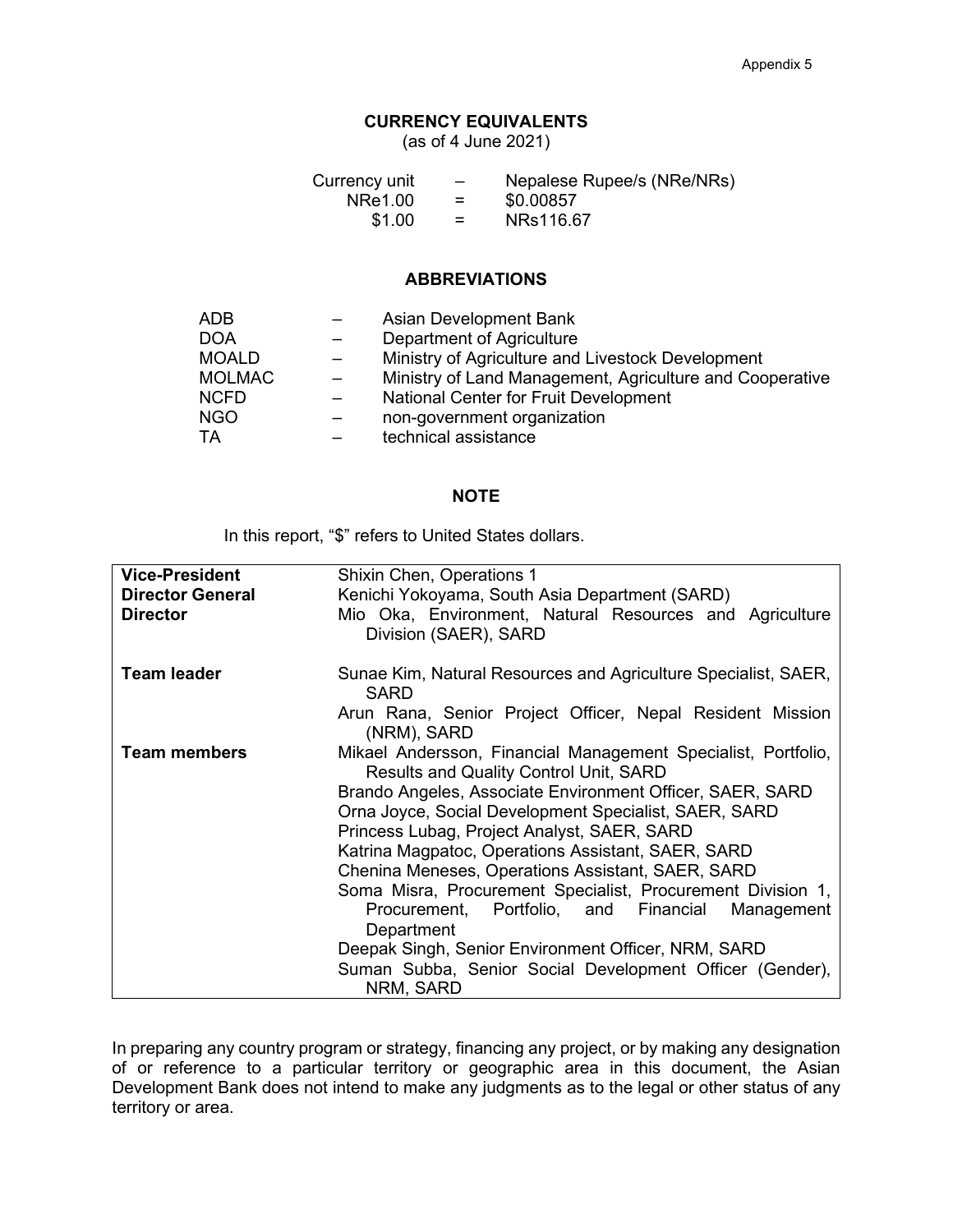## **CONTENTS**

|    |                      | TRANSACTION TECHNICAL ASSISTANCE AT A GLANCE                                                               | rage        |
|----|----------------------|------------------------------------------------------------------------------------------------------------|-------------|
|    |                      | The Ensuing Project                                                                                        |             |
| Ш. |                      | The Technical Assistance                                                                                   |             |
|    | А.<br>В.<br>C.<br>D. | Justification<br><b>Outputs and Activities</b><br>Cost and Financing<br><b>Implementation Arrangements</b> | 2<br>2<br>3 |
|    | <b>APPENDIXES</b>    | Cost Estimates and Financing Plan<br><b>List of Linked Documents</b>                                       | 4<br>5      |

# **Page**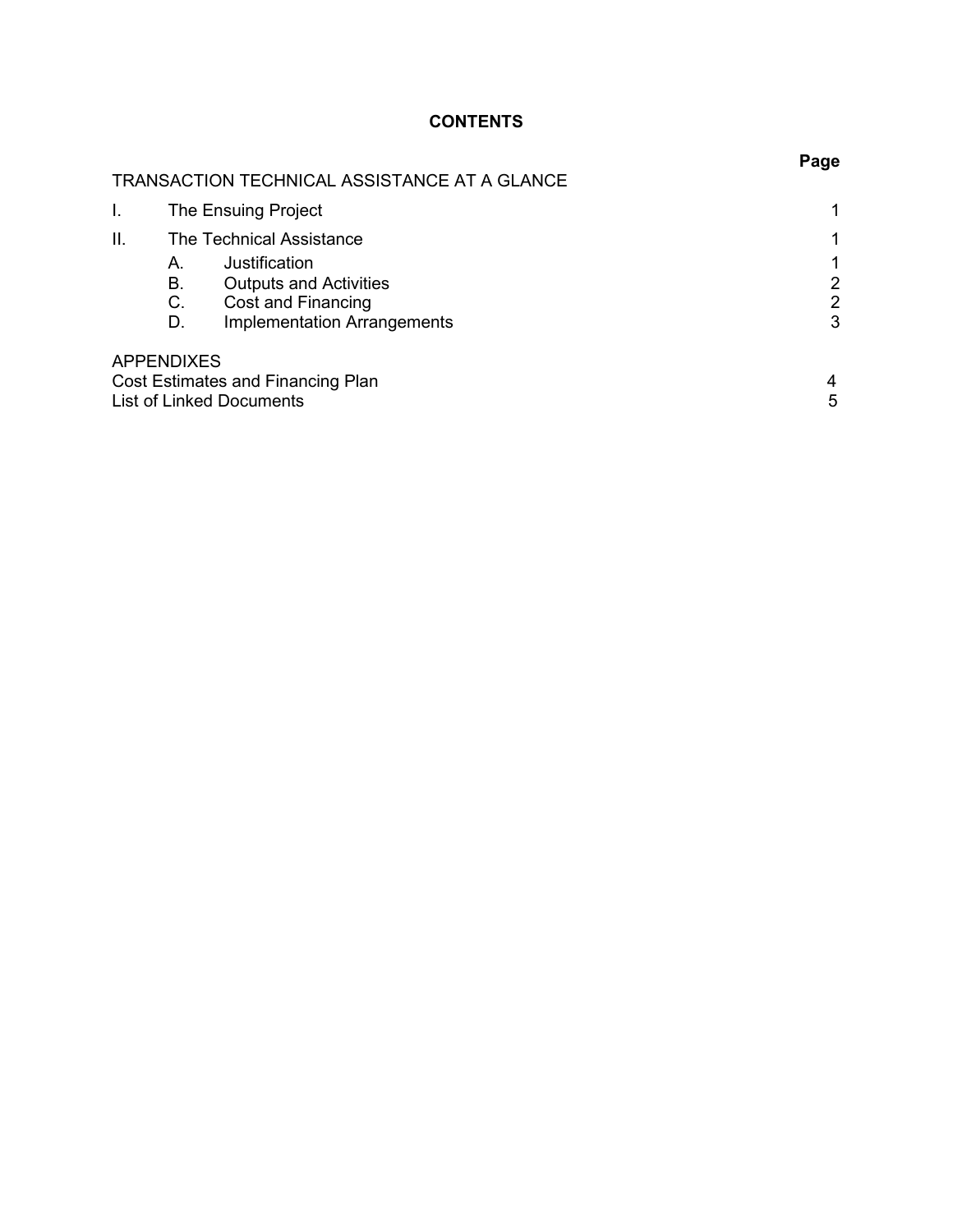|    |                                                                     | TRANSACTION TECHNICAL ASSISTANCE AT A GLANCE                             |                                 |                                        |                                                                                    |       |
|----|---------------------------------------------------------------------|--------------------------------------------------------------------------|---------------------------------|----------------------------------------|------------------------------------------------------------------------------------|-------|
| 1. | <b>Basic Data</b>                                                   |                                                                          |                                 |                                        | Project Number: 48218-012                                                          |       |
|    | <b>Project Name</b>                                                 | Implementation Support for the Nuts<br>and Fruits in Hilly Areas Project |                                 | <b>Department/Division</b>             | SARD/SAER                                                                          |       |
|    | <b>Nature of Activity</b><br><b>Modality</b>                        | <b>Capacity Development</b><br>Regular                                   | <b>Executing Agency</b>         |                                        | Department of Agriculture,<br>Ministry of Agriculture and<br>Livestock Development |       |
|    | <b>Country</b>                                                      | Nepal                                                                    |                                 |                                        |                                                                                    |       |
| 2. | <b>Sector</b>                                                       | Subsector(s)                                                             |                                 |                                        | <b>ADB Financing (\$ million)</b>                                                  |       |
| ✔  | Agriculture, natural<br>resources and rural<br>development          | Agricultural policy, institutional and capacity development              |                                 |                                        |                                                                                    | 0.40  |
|    |                                                                     | Agriculture research and application                                     |                                 |                                        |                                                                                    | 0.30  |
|    |                                                                     | Land-based natural resources management                                  |                                 |                                        |                                                                                    | 0.30  |
|    |                                                                     |                                                                          |                                 |                                        | Total                                                                              | 1.00  |
|    | 3. Operational Priorities                                           |                                                                          |                                 | <b>Climate Change Information</b>      |                                                                                    |       |
| ✔  |                                                                     | Addressing remaining poverty and reducing inequalities                   |                                 | GHG Reductions (tons per annum)        |                                                                                    | 0.000 |
| ✔  | Accelerating progress in gender equality                            |                                                                          |                                 | Climate Change impact on the Project   |                                                                                    | High  |
| ℐ  |                                                                     | Tackling climate change, building climate and disaster                   | <b>ADB Financing</b>            |                                        |                                                                                    |       |
|    |                                                                     | resilience, and enhancing environmental sustainability                   | Adaptation (\$ million)         |                                        |                                                                                    | 0.70  |
| ✔  |                                                                     | Promoting rural development and food security                            |                                 |                                        |                                                                                    |       |
|    |                                                                     | Strengthening governance and institutional capacity                      | Mitigation (\$ million)<br>0.00 |                                        |                                                                                    |       |
|    |                                                                     |                                                                          | Cofinancing                     |                                        |                                                                                    |       |
|    |                                                                     |                                                                          | Adaptation (\$ million)         |                                        |                                                                                    | 0.00  |
|    |                                                                     |                                                                          | Mitigation (\$ million)         |                                        |                                                                                    | 0.00  |
|    | <b>Sustainable Development Goals</b>                                |                                                                          |                                 | <b>Gender Equity and Mainstreaming</b> |                                                                                    |       |
|    | SDG 1.1, 1.5<br>SDG 2.4, 2.5                                        |                                                                          |                                 | Effective gender mainstreaming (EGM)   |                                                                                    |       |
|    | SDG 5.5                                                             |                                                                          | <b>Poverty Targeting</b>        |                                        |                                                                                    |       |
|    | SDG 10.1                                                            |                                                                          |                                 | Geographic Targeting                   |                                                                                    |       |
|    | SDG 13.a                                                            |                                                                          |                                 | <b>Household Targeting</b>             |                                                                                    |       |
| 4. | <b>Risk Categorization</b>                                          | Complex                                                                  |                                 |                                        |                                                                                    |       |
| 5. | <b>Safeguard Categorization</b>                                     | Safeguard Policy Statement does not apply                                |                                 |                                        |                                                                                    |       |
| 6. | <b>Financing</b>                                                    |                                                                          |                                 |                                        |                                                                                    |       |
|    | <b>Modality and Sources</b>                                         |                                                                          |                                 |                                        | Amount (\$ million)                                                                |       |
|    | <b>ADB</b>                                                          |                                                                          |                                 |                                        |                                                                                    | 1.00  |
|    | Transaction technical assistance: Technical Assistance Special Fund |                                                                          |                                 |                                        |                                                                                    | 1.00  |
|    | Cofinancing                                                         |                                                                          |                                 |                                        |                                                                                    | 0.00  |

 None 0.00 **Counterpart 0.00** None 0.00 **Total 1.00**

# **TRANSACTION TECHNICAL ASSISTANCE AT A GLANCE**

**Currency of ADB Financing:** US Dollar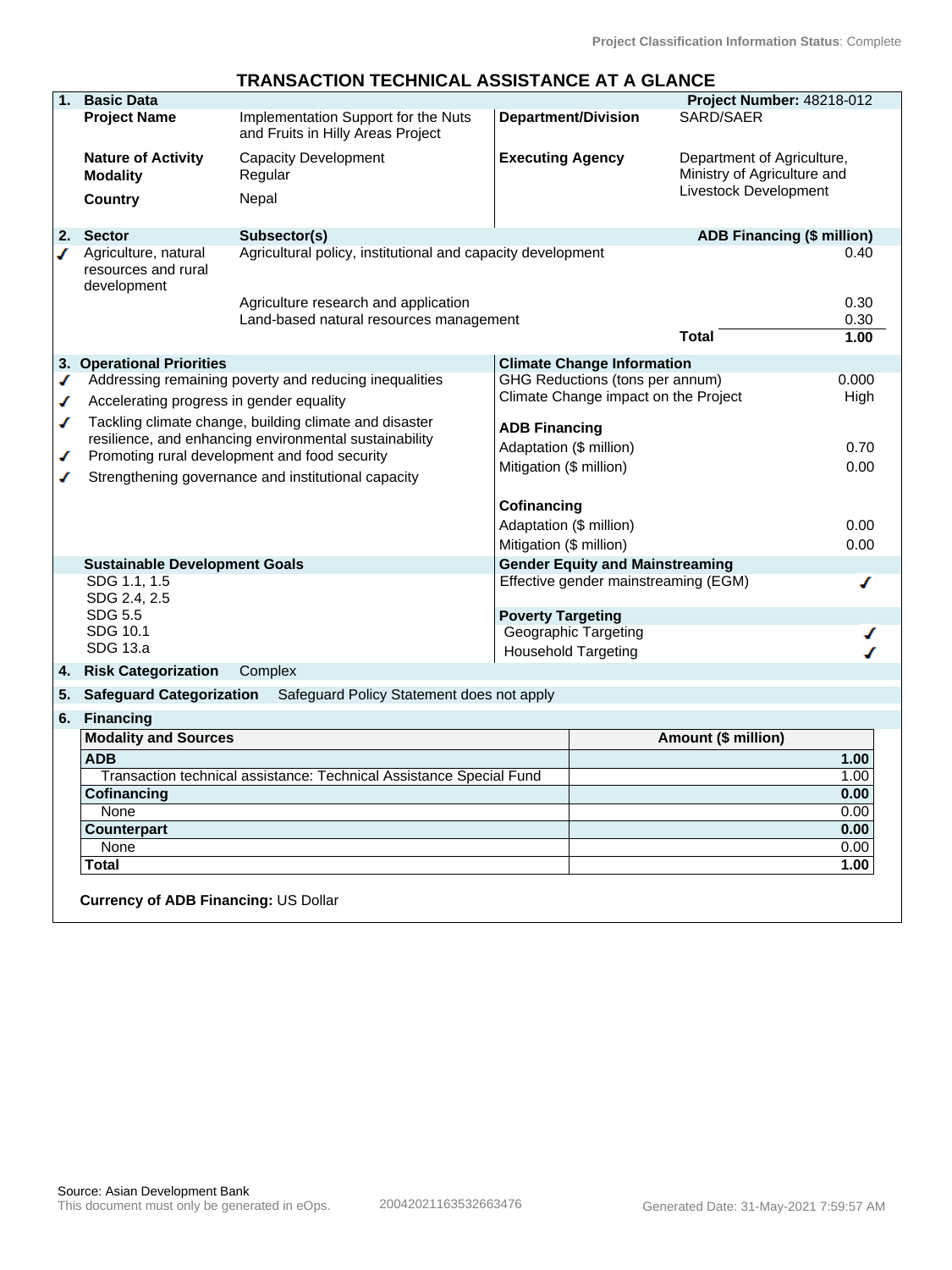#### **I. THE ENSUING PROJECT**

1. Nepal's diverse agro-climatic conditions and geophysical locations provide an opportunity to grow a variety of tropical, sub-tropical and temperate fruit and nut species. Between 2008– 2018, the total area of fruit production has grown by 74% with production rising by 72%. $^{\rm 1}$  The area and volume of temperate fruit tree production, which primarily occurs in the mid and high hills zones, have both risen by about 28% over the same period. However, while fruit and nut demand in Nepal is increasing because of urbanization, rising national wealth, improved knowledge of nutrition and increased tourist flow, domestic fruit and nut supply is not meeting demand. Between 2013–2017, nut importation rose by 43% and apple importation rose by 260%. In 2017 alone, the cost of fruit, nut and potato importation totaled \$118.5 million which is an 136% increase compared to 2013 levels.<sup>2</sup> In the case of apple and citrus, growing production and production areas but not meeting domestic demand is closely associated with decreasing productivity.<sup>3</sup> Between 2008/9 and 2018/19, productivity of both apple and citrus declined by 20% Nepal's fruit and vegetable productivity is below that of India, PRC and the world average.<sup>4</sup>

2. The Government of Nepal requested the Asian Development Bank's (ADB) support to improve livelihoods of farmers in hilly areas of five provinces through the Nuts and Fruits in Hilly Areas Project.<sup>5</sup> The project will increase productivity and income of fruit and nut farmers in selected production clusters by enhancing (i) quality planting material production and supply systems; (ii) agriculture input supply and distribution systems; and (iii) farmers' collectivism in land use, climate resilient technologies adoption, production, and marketing.

3. The following outputs are expected to be delivered under the project: (i) institutional capacity for nursery and horticulture sector management improved; (ii) fruit and nut production and productivity of project farmers increased; and (iii) value addition to fruit and nut in hilly areas enhanced. The indicative cost for the project is \$72 million, of which ADB is expected to finance a concessional ordinary capital resources (COL) loan of \$50 million. The government support through exemption of taxes and duties and funding towards project costs is estimated at \$15 million. This transaction technical assistance (TA) is listed in the country operations business plan 2021–2023.<sup>6</sup>

#### **II. THE TECHNICAL ASSISTANCE**

#### **A. Justification**

4. The transaction TA will enhance the capacity of the executing and implementing agencies (IAs) to implement the ensuing project and bring in expertise that is not available locally. This donor-financed agricultural project will be the first of its nature under the new three-tier federal government system. The TA is proposed to be approved before approval of the ensuing project to build institutional and technical capacities of central, provincial, and local governments under the new federal structure and given that the IAs are new to ADB project implementation.

<sup>1</sup> National Center for Fruit Development, Ministry of Agriculture and Livestock Development estimates. Unpublished.

 $^2\,$  Rising importation is, in part, linked to the seasonality in product supply and demand, particularly during the Dasain and Tihar festivals.

 $3$  Productivity of other key horticulture crops such as potato, tea, coffee, and flower grew modestly.

<sup>4</sup> M. Thapa and S. Dhimal. 2017. Horticulture Development in Nepal: Prospects, Challenges and Strategies. *Universal Journal of Agricultural Research.* 5(3). pp. 177-189; and Nepal Horticulture Promotion Center. 2017. *Nepal: Fruit Development Project*. Volume 1.

<sup>&</sup>lt;sup>5</sup> Five provinces are Province 1, Bagmati, Gandaki, Karnali and Soudurpaschim.

<sup>6</sup> ADB. 2020. *Nepal: Country Operations Business Plan 2021–2023*. Manila.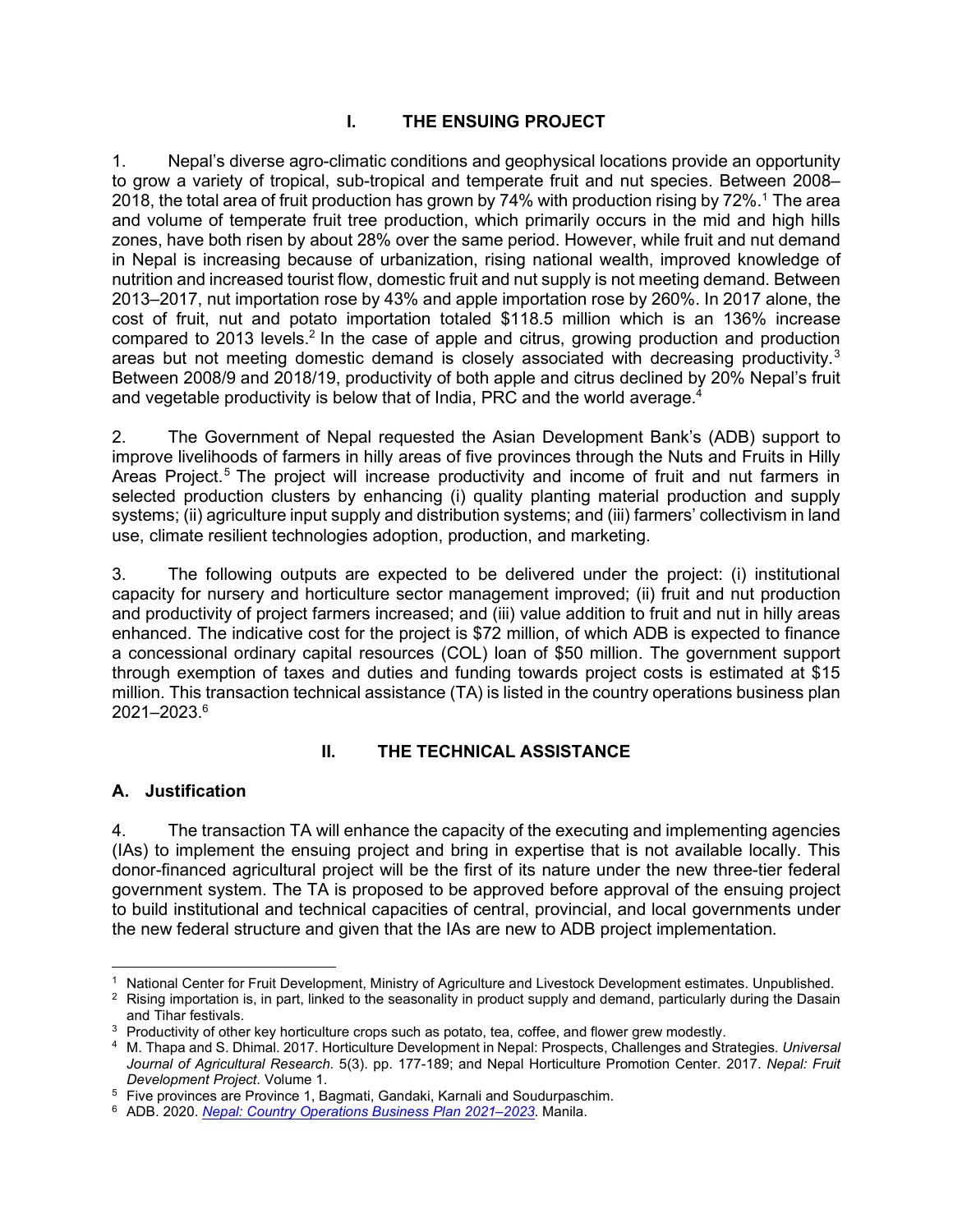5. Currently the government does not allow expenses for consultancy services exceeding five percent of the loan project.<sup>7</sup> Hence the TA will also support project implementation by engaging national farmer group facilitators (see output 4). These facilitators will support local governments that are lacking human resources to effectively reach out to approximately 40,000 households under the ensuing project.

## **B. Outputs and Activities**

6. **Output 1: Disease-free nursery management and certification system improved.** The TA will help build the capacity of NCFD and provincial horticulture development centers to develop and manage disease-free sapling production and sapling quality management systems. This prepares NCFD and provincial horticulture centers for the implementation of the ensuing project that will finance physical upgrading and infrastructure development of nurseries, training of nurserymen on best practices, awareness-raising of private nursery managers on quality control system, and national research on climate resilient variety development and horticulture production. The TA will enable the IAs to critically consider international best practices and learn lessons from international experience.

7. **Output 2: Agriculture input support system digitized**. The TA will support the IAs to enhance transparency, effectiveness and targeting of their subsidy distribution systems by exploring the utilization of digital payment for financial support. While the ensuing project will finance the engagement of IT companies to develop a digital payment system for the ensuing project, the TA will build the capacity of the IAs to be ready to supervise the system development and operation by raising awareness about the best practices and available options, and by developing operation and maintenance strategy and manual, learning from international experience.

8. **Output 3: Carbon capture of fruit and nut orchard explored**. The TA will support NCFD and MOLMAC by engaging international experts to explore the innovative approach of carbon sequestration measurement, reporting and verification of fruit and nut tree plantation, and consider the potential of carbon financing.

9. **Output 4: Climate resilience of orchard management improved**. The TA will engage local service providers that will (i) promote farmers' participation in land use planning, (ii) facilitate the formation of farmer groups, (iii) strengthen the cooperatives, and (iv) support farmer-to-farmer extension of climate resilient farming.

10. The TA adds value to the ensuing project by enabling the IAs to explore innovative ideas and approaches, such as carbon capture measurement and financing through revegetation of barren land, planting fruit and nut trees, digital payment for agricultural subsidies and other financial support, nursery management, and certification system development for nut and fruit farming which are new to NCFD and MOLMACs. Also, the TA will support local governments to mobilize hilly area farmers' action for collective land use and farmer-to-farmer extension that will expedite loan disbursement and generate project outputs.

## **C. Cost and Financing**

11. The TA is estimated to cost \$1.0 million and will be financed on a grant basis by ADB's Technical Assistance Special Fund (TASF-7). The key expenditure items are listed in Annex 1.

<sup>7</sup> Government of Nepal. Ministry of Finance. 2019*. International Development Cooperation Policy.* Kathmandu.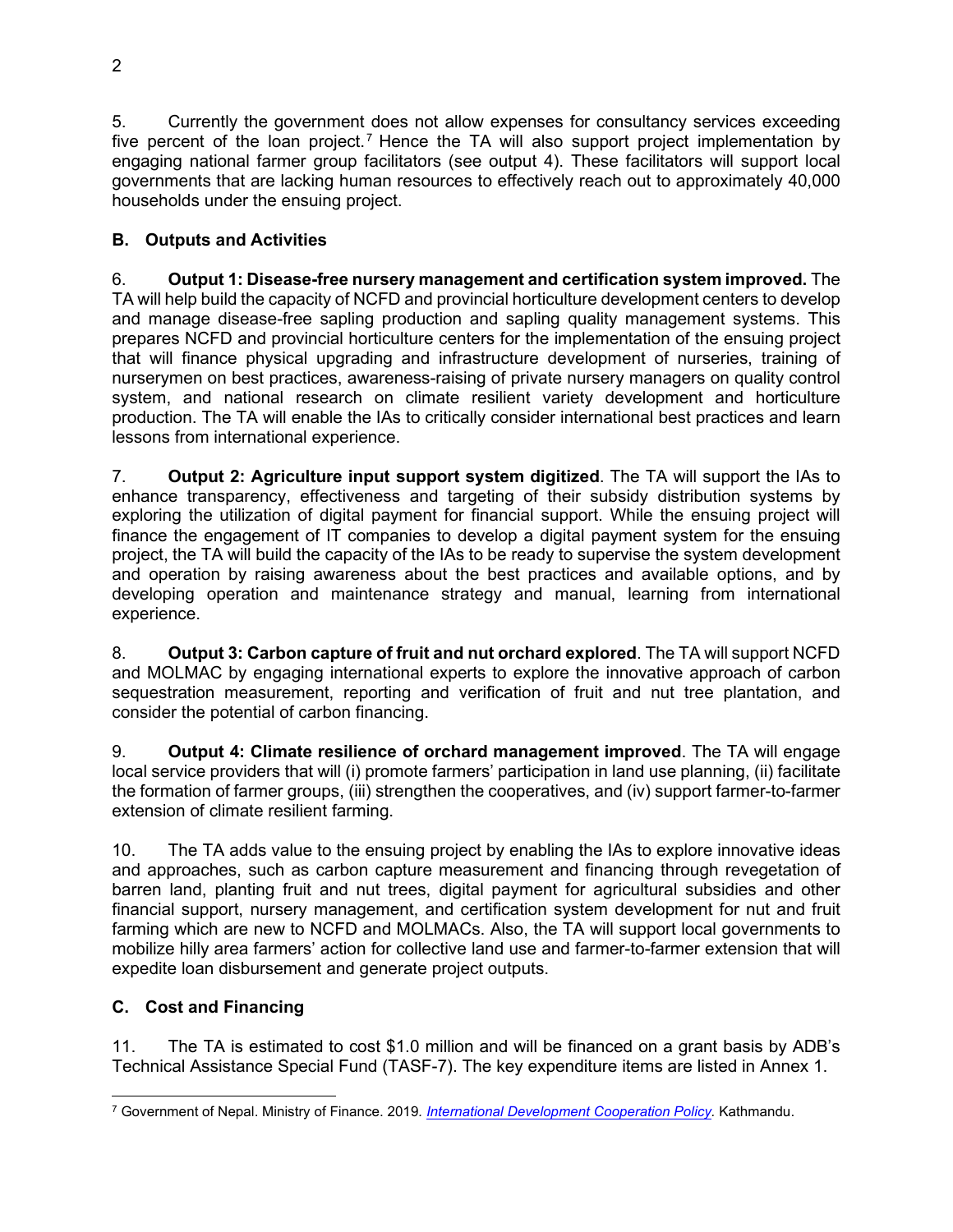12. The government will provide counterpart support in the form of staff, office, and secretarial assistance, and other in-kind contributions. The government was informed that approval of the TA does not commit ADB to finance any ensuing project.

#### **D. Implementation Arrangements**

13. ADB will administer the TA. The South Asia Department's Environment, Natural Resources and Agriculture Division will select, supervise and evaluate consultants.

14. Implementation arrangements are summarized in Table 2.

| $1$ as $\sigma$ . Impromotive to the funding choice                   |                                                                                                                                               |  |  |  |  |
|-----------------------------------------------------------------------|-----------------------------------------------------------------------------------------------------------------------------------------------|--|--|--|--|
| <b>Aspects</b>                                                        | <b>Arrangements</b>                                                                                                                           |  |  |  |  |
| Indicative implementation period                                      | July 2021 - December 2025                                                                                                                     |  |  |  |  |
| Executing agency                                                      | DOA, MOALD                                                                                                                                    |  |  |  |  |
| Implementing agencies                                                 | ADB through the South Asia Department                                                                                                         |  |  |  |  |
| Consultants                                                           | To be selected and engaged by ADB                                                                                                             |  |  |  |  |
|                                                                       | <b>QCBS</b><br>International expertise on nursery<br>\$240,000<br>Firm:<br>(90:10)<br>and<br>certification<br>management<br>(14person-months) |  |  |  |  |
|                                                                       | \$340,000<br>International expertise on digital<br>payment (16 person-months)                                                                 |  |  |  |  |
|                                                                       | \$78,000<br>International expertise on carbon<br>capture and financing (6 person-<br>months)                                                  |  |  |  |  |
|                                                                       | \$342,000<br>National expertise (720<br>person-<br>months)                                                                                    |  |  |  |  |
| Procurement                                                           | None                                                                                                                                          |  |  |  |  |
| contracting<br>Advance<br>and<br>retroactive financing                | Advance contracting will be undertaken for this TA for recruitment of<br>the consultant firms.                                                |  |  |  |  |
| <b>Disbursement</b>                                                   | Disbursement of TA resources will follow ADB's Technical Assistance<br>Disbursement Handbook (2020, as amended from time to time).            |  |  |  |  |
| Asset<br>disposal<br>turnover<br>or<br>arrangement upon TA completion | Goods purchased with ADB financing will be handed over to the<br>government upon completion of the TA.                                        |  |  |  |  |

#### **Table 2: Implementation Arrangements**

ADB = Asian Development Bank, DOA = Department of Agriculture, MOLMAC = Ministry of Land Management, Agriculture and Cooperative, NGO = non-government organization, TA = technical assistance. Source: ADB estimates.

15. **Consulting services.** ADB will engage the consultants following the ADB Procurement Policy (2017, as amended from time to time) and its associated staff instructions. $8$ 

<sup>&</sup>lt;sup>8</sup> Terms of Reference for Consultants (accessible from the list of linked documents in Appendix 2).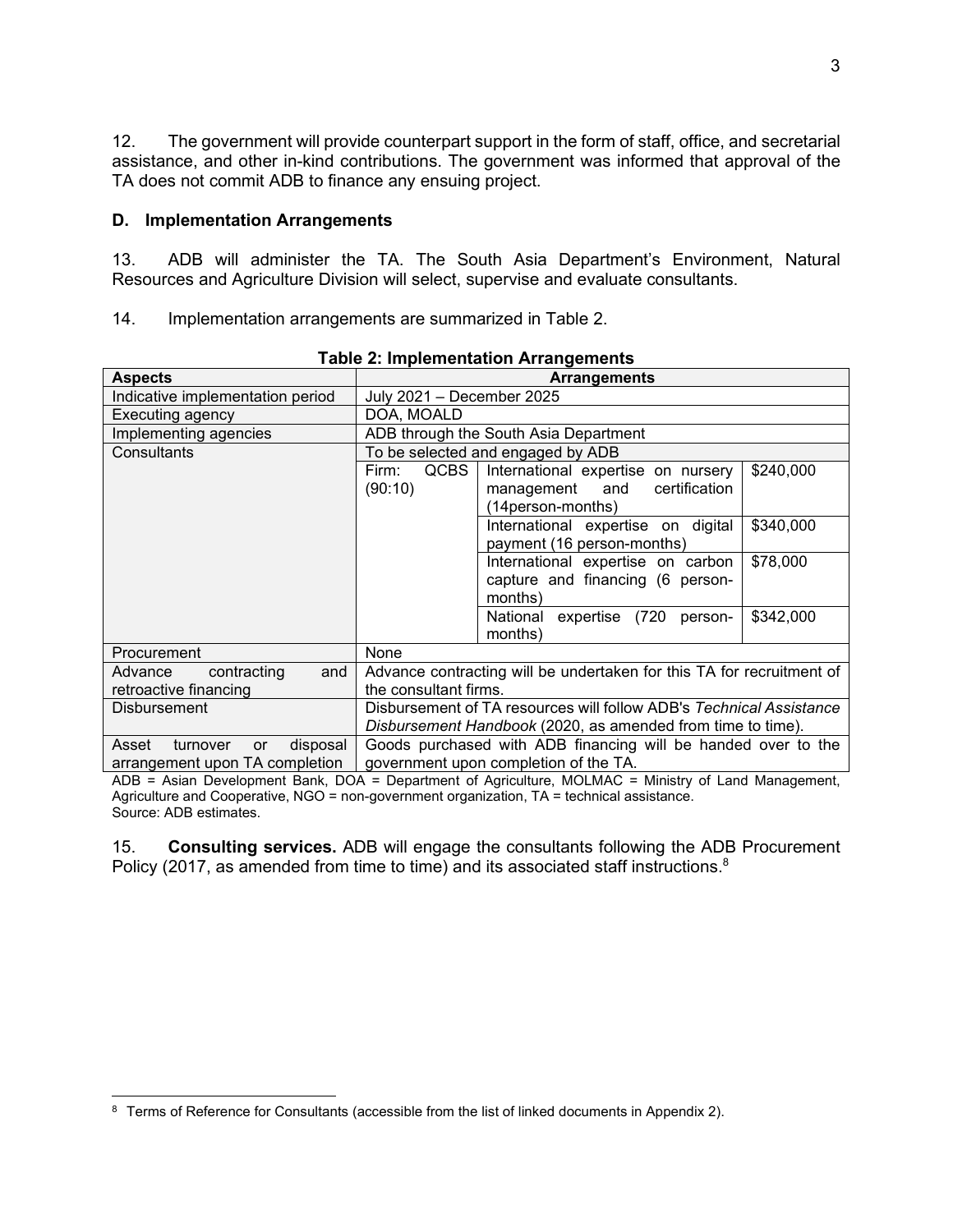#### **COST ESTIMATES AND FINANCING PLAN**

(\$'000)

| <b>Item</b>                                            | <b>Amount</b> |  |  |  |
|--------------------------------------------------------|---------------|--|--|--|
| Asian Development Bank <sup>a</sup>                    |               |  |  |  |
| Consultants                                            |               |  |  |  |
| a. Remuneration and per diem                           |               |  |  |  |
| International consultants                              | 505.5         |  |  |  |
| ii.<br>National consultants                            | 288.0         |  |  |  |
| Out-of-pocket expenditures<br>b.                       |               |  |  |  |
| International and local travel                         | 64.5          |  |  |  |
| ii.<br>Surveys                                         | 15.0          |  |  |  |
| iii.<br>Miscellaneous administration and support costs | 10.0          |  |  |  |
| Contingencies                                          | 117.0         |  |  |  |
| Total                                                  | 1.000.0       |  |  |  |

Note: The technical assistance (TA) is estimated to cost \$1,000,000 of which contributions from the Asian Development Bank are presented in the table. The government will provide counterpart support in the form of counterpart staff, office and housing accommodation, office supplies, secretarial assistance, and other in-kind contributions. The value of the

government contribution is estimated to account for 6% of the total TA cost.<br>ª Financed by the Asian Development Bank's Technical Assistance Special Fund (TASF 7). Source: Asian Development Bank estimates.